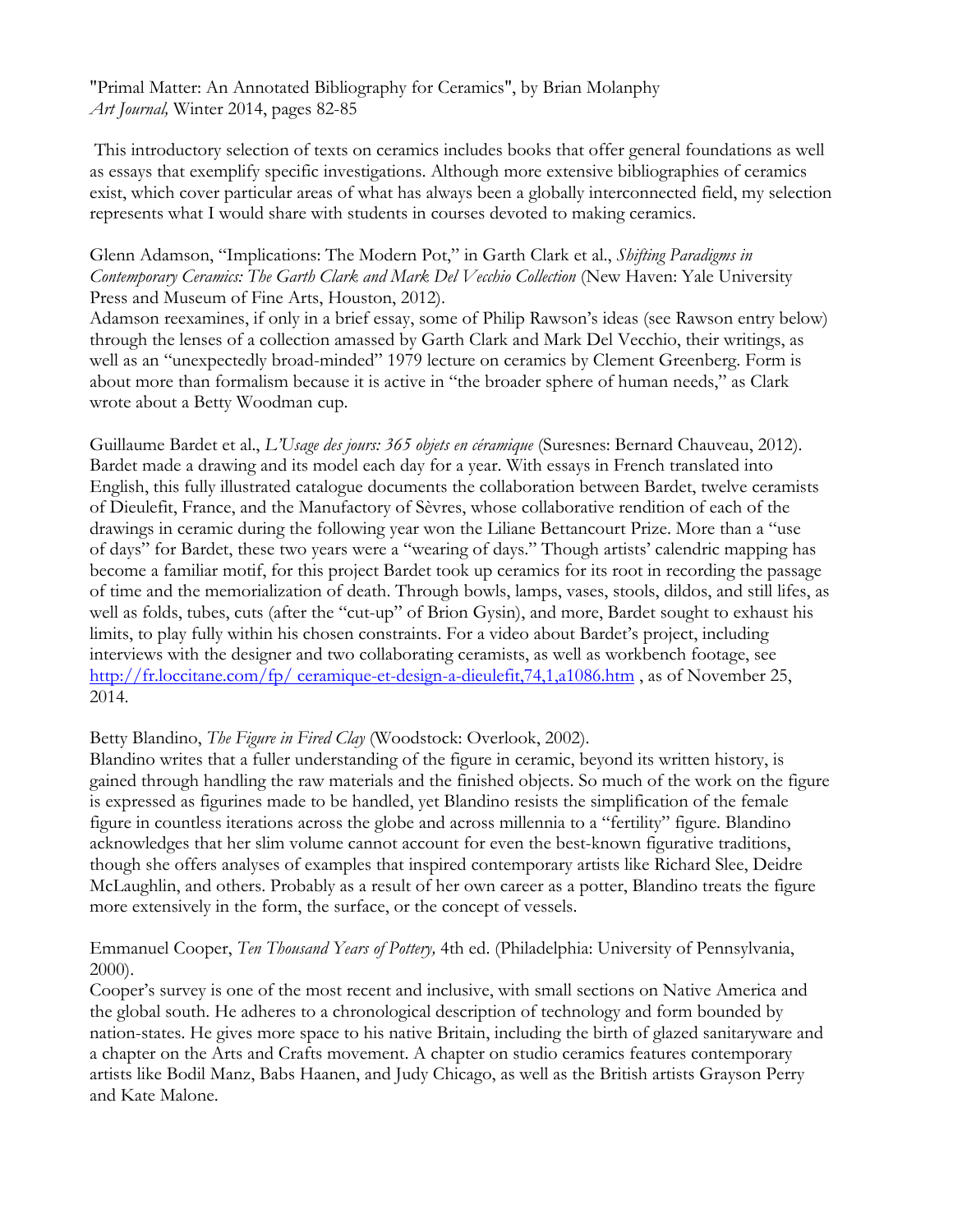Catherine Craft, "Isamu Noguchi: A Kind of Antisculpture," in *Return to Earth: Ceramic Sculpture of Fontana, Melotti, Miró, Noguchi, and Picasso 1943–1963,* ed. Jed Morse, exh. cat. (Dallas: Nasher Sculpture Center, 2013).

Noguchi spent his life negotiating his biracial heritage, further polarized by World War II. Formless clay and empty ceramics suited the overflow of the one into the other. Noguchi disrupted Japanese categories of ceramics, combining materials that had been kept separate, at the moment of the emergence of Japanese avant-garde artists such as Yagi Kazuo. Though attracted to the "primal matter," Noguchi remained ambivalent toward it. "You can make clay look like anything— that's the danger," he said.

Edmund de Waal, *20th Century Ceramics* (London: Thames and Hudson, 2003).

De Waal's short book is the most comprehensive survey of recent European, North American, and East Asian ceramics. In four chapters dividing the century, de Waal moves through these regions tracing such themes as collaborative and solitary authorship, display and use, insiders and outsiders working in ceramics, and the paths to meaning determined by seeing, handling, or entering ceramics. He also considers "abdication of skill [and] theatrical demonstration of skill," the role of ceramics in early abstraction, and the reclamation of decoration in the 1970s. In conclusion, "the period of sensitivity to national allusion and quotation may be a phase in the history of twentieth-century ceramics that is coming to a close." However, "it is more difficult than ever to talk about the field as a single discipline." As the writers Bernard Leach and Emmanuel Cooper were, de Waal is a potter.

Mary Drach McInnes, "Visualizing Mortality: Robert Arneson's Chemo Portraits," in *Interpreting Ceramics: Selected Essays,* ed. Jo Dahn and Jeffrey Jones (Bath: Wunderkammer, 2013). Applying medical text and modern painting onto figurative sculpture, Arneson wrenched apart and undermined the mimetic forms of his self-portrait Chemo busts. Studying Francis Bacon's portraits led Arneson to similarly compromise the human identity in his own portraits. Drach McInnes cites Virginia Woolf, who "wryly notes the inability of language to communicate even simple physical phenomena," whereas Arneson succeeds in creating "a new text for pain, one that is grounded in the materiality of clay."

Vilém Flusser. "Pots," in *The Shape of Things: A Philosophy of Design,* trans. Anthony Mathews (London: Reaktion, 1999).

Flusser interprets biblical prophecy for our time, that we shall be broken to pieces like potter's vessels. He complicates the pot that we had assumed was simple. Do we make a pot according to what it is to contain or does the pot define the contents? Do we understand the world algorithmically or heuristically? The security of either approach is a pot to be smashed. Code, or Flusser's "electronic ceramics," in-forms content as a pot does—both are hollow. However Flusser lightens up at the end of his essay, offering a prayer for a less ominous interpretation of the prophecy, because "interpretations are put forward in order to be falsified."

Gwen Heeney, *Brickworks* (Philadelphia: University of Pennsylvania, 2003).

The brick is certainly the most ubiquitous aspect of architectural ceramics and one of the fundamental aspects of architecture as a whole. An artist who primarily uses brick, Heeney provides brief introductions to raw materials and ancient brickworks, then closer examinations of technologies and twentieth-century brickworks by artists like Carl Andre, Per Kirkeby, and Charles Simonds. Heeney's book richly illustrates that magnitude brings us back to architecture and collaboration, connections that ceramics has never forsaken.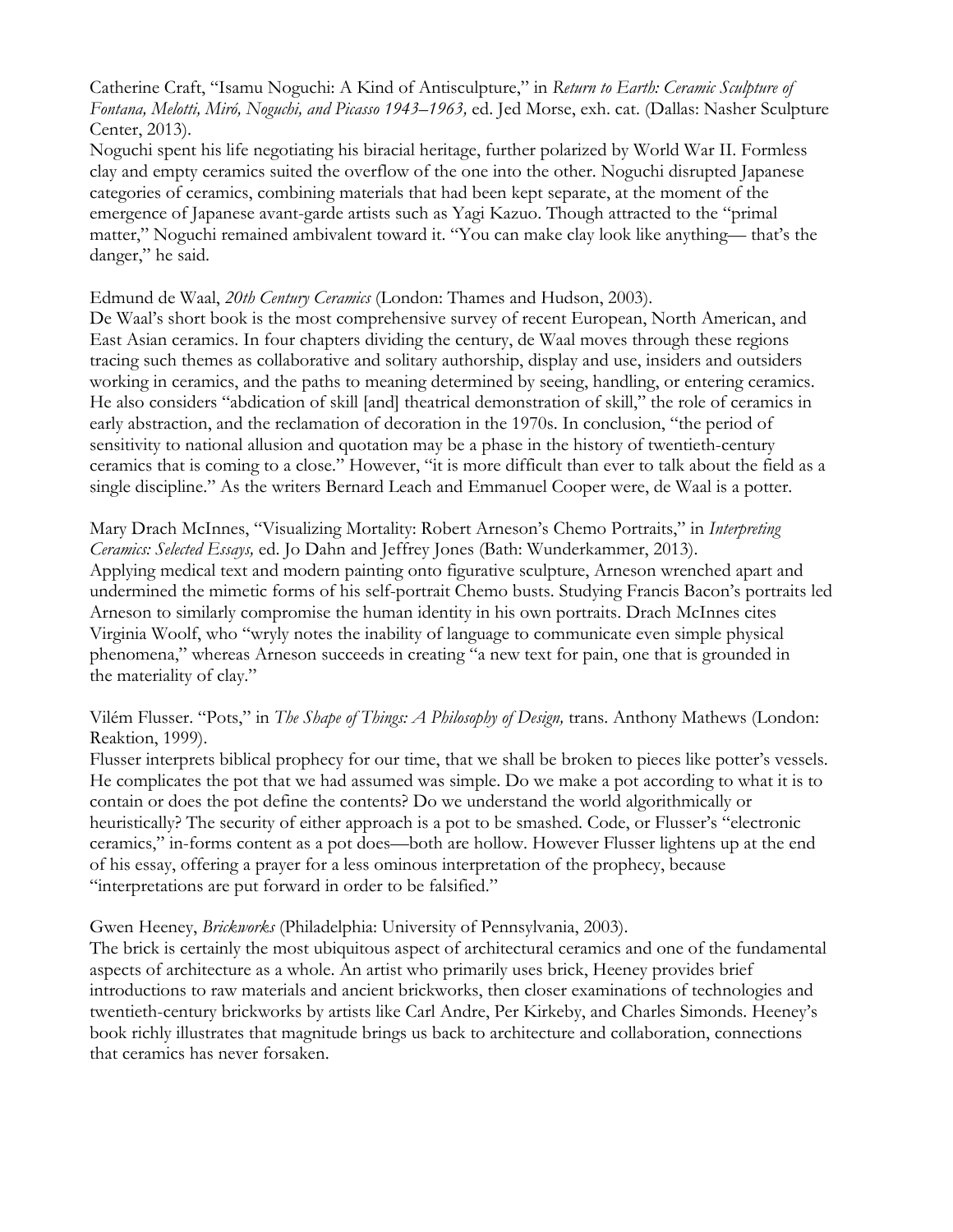Martin Heidegger, "The Thing," in *Poetry, Language, Thought,* trans. Albert Hofstader (New York: Harper and Row, 1971).

Heidegger's distinction between the "distancelessness" of, for example, pictures viewed electronically and the "nearness" of *things* informs our interaction with many things, including ceramics. His description of the void leads him to the jug, his example of the thing that takes, holds, and pours out, thereby gathering his "fourfold": the earth, sky, divinities, and mortals.

Jeffrey Jones, "A Rough Equivalent: Sculpture and Pottery in the Post-War Period," ed. Lisa Le Feuvre and Sophie Raikes, *Henry Moore Institute Essays on Sculpture* 62 (Leeds, UK: Henry Moore Foundation, 2010).

In this lecture, published as an illustrated booklet, Jones extends to postwar ceramics David Sylvester's claim that sculpture of the same period expressed its humanism through its plastic and susceptible skin versus the "anti-humanism of the streamlined surface." Though the conventional wisdom is that ceramists functioned communally at that time rather than individually as sculptors did, Jones brings together ceramists and sculptors who share an aesthetic that emphasized rough surface and frontal anthropomorphism.

John Perreault, "Fear of Clay," *Artforum* 20, no. 8 (April 1982): 70–71.

Though some critics have written recently about a ceramics presence, this is not new. For Perreault, ceramics may be saddled with more "cons" than "pros," no matter whether it is seen as new or old, because the fear of the discipline is really the fear of utility, and the fear of the material is really the fear of shit.

Philip S. Rawson, *Ceramics* (Philadelphia: University of Pennsylvania, 1984).

Bold statements like this make for entertaining reading: "broadly speaking, one may define the roots of artistic meaning as follows." Drawing on Henri Bergson, Rawson states that the meaning is the connections of memories and experiences caused by the artwork. Rawson addresses the juxtaposition of "functionalism" and "aestheticism" in broad terms, yet more specifically for the ceramics field than Simmel does (see Simmel entry below). Both Rawson and Simmel, in their own ways, argue for simultaneity regarding art and utility. Despite the title, Rawson quickly limits his subject to pottery because "ceramics [is] the art based upon pottery." Though "Part I / General Considerations" is the most cited, the diverse discussions of space in "Part III / Symbolism of Form" are recommended.

Anton Reijnders and the European Ceramic Work Centre, *The Ceramic Process: A Manual and Source of Inspiration for Ceramic Art and Design* (Philadelphia: University of Pennsylvania, 2005). After acknowledging the "complex and unpredictable . . . materials and processes," Reijnders briefly describes the source materials and systematically details how to process them in order to produce all kinds of ceramics. The many artworks pictured all appear to have been made by artists in residence at the European Ceramic Work Centre in s'-Hertogenbosch, Netherlands, where Reijnders was head of studio and workshops from 1991 to 2003. Though less compelling than the images of artworks, the tables and process illustrations are highly useful.

Ezra Shales, "Intervals on the Table and the Pragmatic Standard of Pasta and Peas," in *Tablespace: A Framework for Contemporary Ceramics,* exh. cat., ed. Linda Sikora and Albion Stafford (Alfred: New York State College of Ceramics at Alfred University, 2011), 16–20. See http://www.fosdicknelson.alfred.edu/publications.cfm , as of November 25, 2014. Witnessing Mark Pharis and Ole Jensen make ceramics, Shales concludes that absolute distinctions between labels like craft and design are useless. Relying on David Pye to dismiss another "sanctimonious" distinction, Shales writes, "Almost all ceramics sit on the interval between handmade